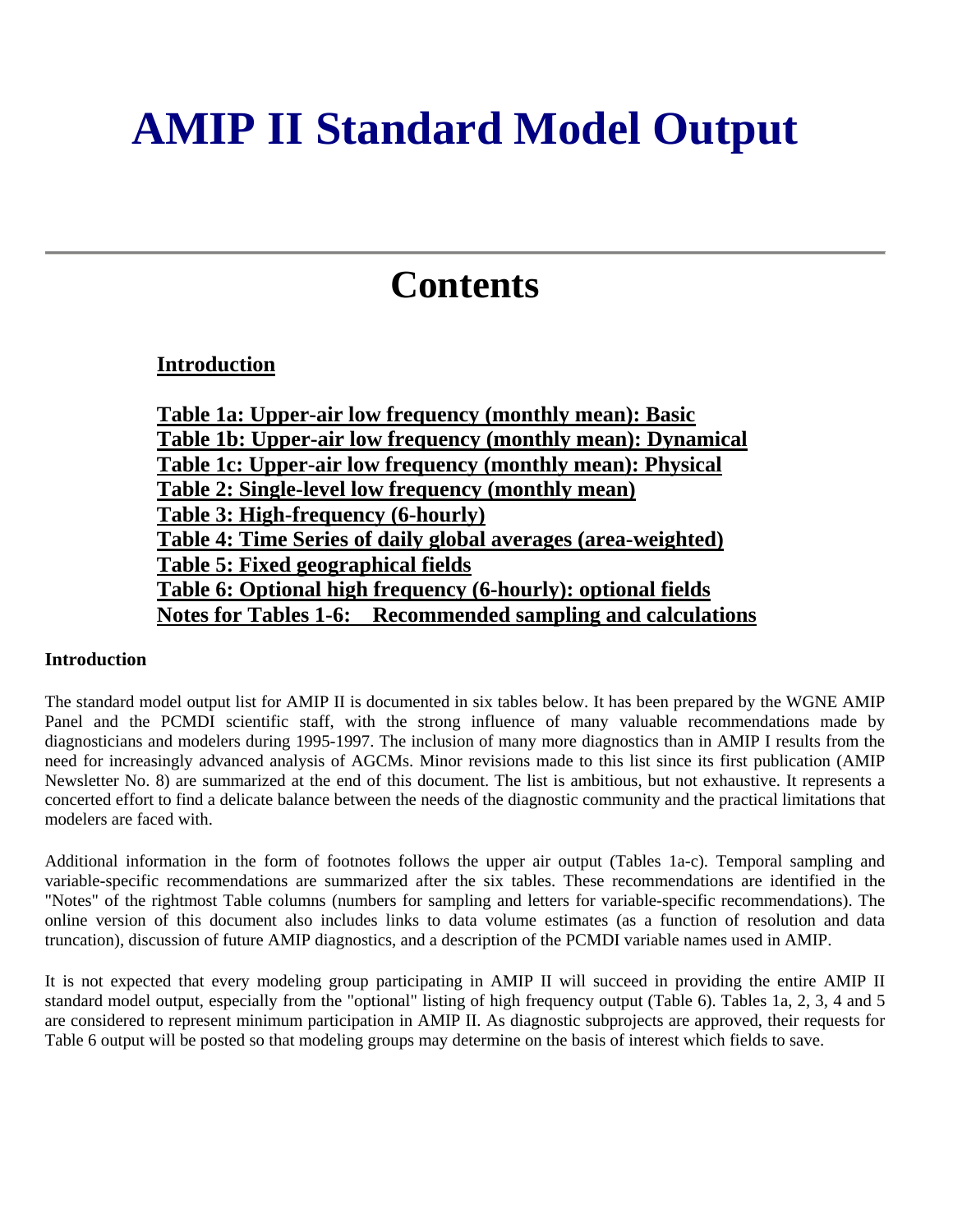# **Table 1a**

# **Upper-air low frequency (monthly mean): Basic # \* & 17 WMO standard pressure levels compatible with reanalysis products: 1000, 925, 850, 700, 600, 500, 400, 300, 250, 200, 150, 100, 70, 50,30, 20, 10 hPa For those groups participating in GRIPS, the following levels are also encouraged: 15, 7, 5, 3, 2, 1.5, 1, 0.5 hPa**

**(Variable units are MKS)** 

| $\ $ <b>PCMDI</b> $\ $<br><b>Name</b> | <b>Variable Title</b>         | <b>Units</b> | <b>Notes</b>                   |
|---------------------------------------|-------------------------------|--------------|--------------------------------|
| va                                    | Northward wind                | m/s          | ◠                              |
| ua                                    | Eastward wind                 | m/s          |                                |
| wap                                   | Vertical motion               | Pa/s         | ≙                              |
| ta                                    | Air temperature               | K            |                                |
| zg                                    | Geopotential height           | m            |                                |
| hus                                   | Specific humidity             | kg/kg        |                                |
| hur                                   | Relative humidity             | $\%$         | ◠                              |
| psbg                                  | Pressure surface below ground | $\%$         | $\underline{1}, \underline{a}$ |

# **Table 1b**

# **Upper-air low frequency (monthly mean): Dynamical # \* & 17 WMO standard pressure levels compatible with reanalysis products: 1000, 925, 850, 700, 600, 500, 400, 300, 250, 200, 150, 100, 70, 50,30, 20, 10 hPa Calculation precision recommended: 64 bits \$ Covariances/variances acceptable (Variable units are MKS)**

| <b>PCMDI</b><br><b>Name</b> | <b>Variable Title</b>                                         | <b>Units</b>  | <b>Notes</b>                   |
|-----------------------------|---------------------------------------------------------------|---------------|--------------------------------|
| mpuva                       | Mean product of eastward and northward winds                  | $m^2/s^2$     | $\underline{3}, \underline{b}$ |
| mpyhusa                     | Mean product of northward wind and specific humidity          | $m/s$ (kg/kg) | $\underline{3}, \underline{b}$ |
| mpyta                       | Mean product of northward wind and temperature                | mK/s          | $\underline{3}, \underline{b}$ |
|                             | mpwhusa Mean product of vertical motion and specific humidity | (Pa/s)(kg/kg) | $\underline{3}, \underline{b}$ |
| mpvzga                      | Mean product of northward wind and geopotential height        | $m^2/s$       | $\underline{3}, \underline{b}$ |
|                             | mpwapta   Mean product of vertical motion and temperature     | Pa/s $K$      | $\underline{3}, \underline{b}$ |
| mpuua                       | Mean product of eastward wind and eastward wind               | $m^2/s^2$     | $\underline{3}, \underline{b}$ |
| mpyya                       | Mean product of northward wind and northward wind             | $m^2/s^2$     | $\underline{3}, \underline{b}$ |
| mptta                       | Mean product of temperature and temperature                   | $K^2$         | $\underline{3}, \underline{b}$ |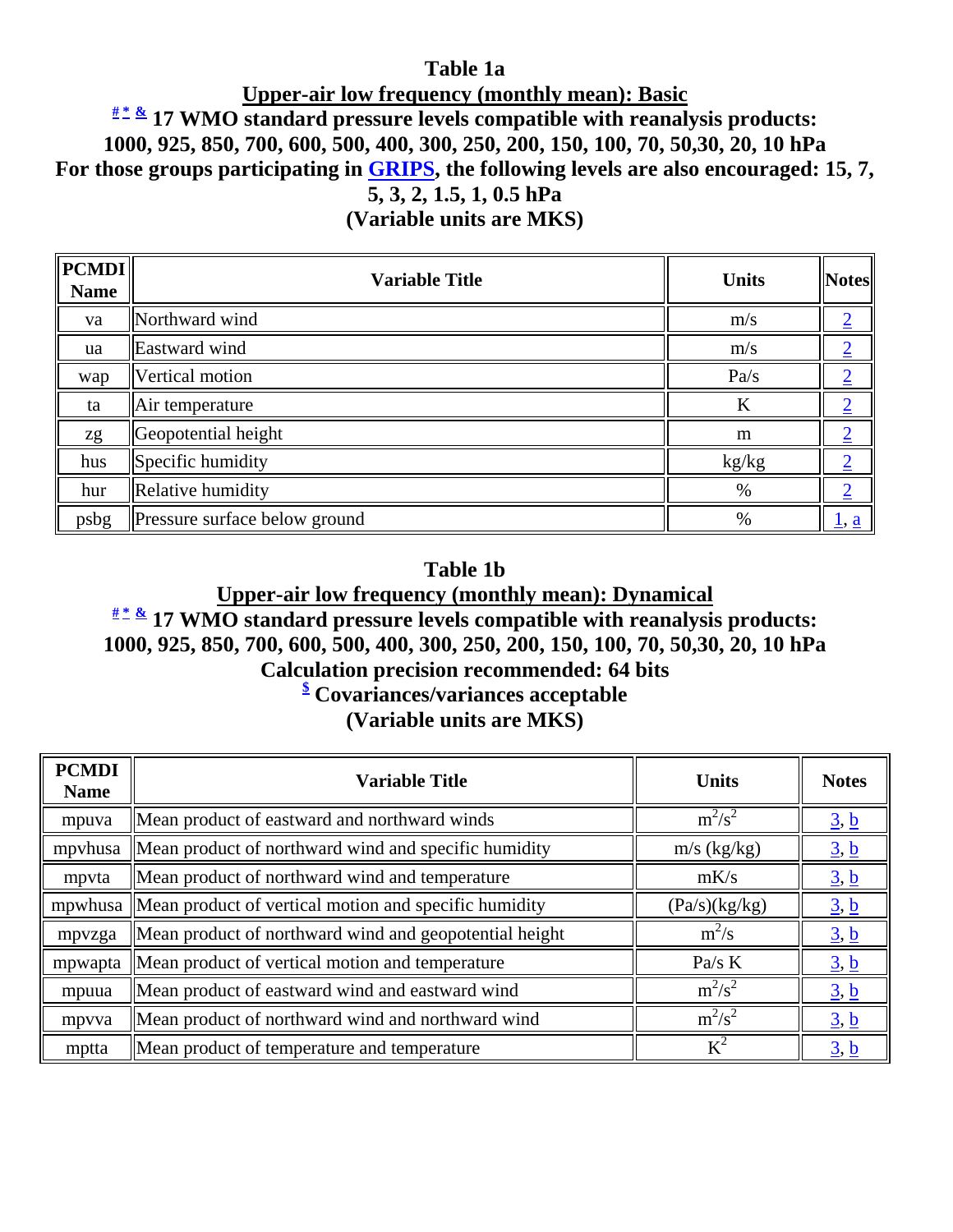#### **Table 1c Upper-air low frequency (monthly mean): Physical On model levels @or**

#### **# \* & 17 WMO standard pressure levels compatible with reanalysis products: 1000, 925, 850, 700, 600, 500, 400, 300, 250, 200, 150, 100, 70, 50,30, 20, 10 hPa (Variable units are MKS)**

| <b>PCMDI</b><br><b>Name</b> | <b>Variable Title</b>                                          | <b>Units</b>     | <b>Notes</b>                   |
|-----------------------------|----------------------------------------------------------------|------------------|--------------------------------|
| tnt                         | Temperature tendency due to total diabatic heating             | K/s              | $\underline{1}, \underline{c}$ |
| tntsw                       | Temperature tendency due to SW radiation                       | K/s              | $\underline{1}, \underline{c}$ |
| tntlw                       | Temperature tendency due to LW radiation                       | K/s              | $\underline{1}, \underline{c}$ |
| tntmc                       | Temperature tendency due to moist convective processes         | K/s              | $\underline{1}, \underline{c}$ |
| tntdc                       | Temperature tendency due to dry convective processes           | K/s              | $\underline{1}, \underline{c}$ |
| tntlsp                      | Temperature tendency due to stratiform clouds                  | K/s              | 1, c                           |
| tnmrd                       | Moisture tendency due to diabatic processes (total)            | (kg/kg)/s        | $\underline{1}, \underline{d}$ |
| tnmrc                       | Moisture tendency due to convective processes                  | (kg/kg)/s        | $\underline{1}, \underline{d}$ |
|                             | tnmmugwd Eastward momentum tendency due to gravity wave drag   | m/s <sup>2</sup> | $\underline{1}, \underline{e}$ |
|                             | tnmmvgwd  Northward momentum tendency due to gravity wave drag | m/s <sup>2</sup> | $\underline{1}, \underline{e}$ |
| tnmmuc                      | Eastward momentum tendency due to convection                   | m/s <sup>2</sup> | $\underline{1}, \underline{e}$ |
| tnmmvc                      | Northward momentum tendency due to convection                  | m/s <sup>2</sup> | $\underline{1}, \underline{e}$ |
| tnmmutot                    | Eastward total diabatic tendency of momentum                   | m/s <sup>2</sup> | $\underline{1}, \underline{e}$ |
| tnmmvtot                    | Northward total diabatic tendency of momentum                  | m/s <sup>2</sup> | $\underline{1}, \underline{e}$ |
| cl                          | Cloud fraction                                                 | $\%$             | $\overline{5}$                 |
| clw                         | Cloud liquid water                                             | $\,kg/kg$        | 1, f                           |
| cli                         | Cloud ice                                                      | kg/kg            | $\underline{1}, \underline{f}$ |

# **Footnotes for Tables 1a-c**

\* Comparison of AMIP II model output with reanalyses will be an important part of the project. For consistency with reanalysis products, the AMIP II monthly mean upper air data must be on the 17 WMO standard pressure levels that are included in both the NCEP/NCAR and ECMWF reanalyses. Modeling groups are requested to provide data on these levels to insure that they are interpolated in a manner consistent with their model. Data from models with fewer than 17 levels should also be provided on the 17 standard levels to minimize the possibility of the data being misrepresented. Exceptions will be made for models with a top level that is at a lower pressure than the highest reanalysis level (10 hPa), as the transformation to pressure coordinates should not involve extrapolation. Models with a top level corresponding to a pressure that is more than 10 hPa should only provide data on the pressure levels that are greater than 10 hPa.

# For all fields interpolated to standard pressure levels it is recommended that they be interpolated every sampled time step (e.g., every time step for temperature tendencies, every six hours for winds) rather than averaged on model surfaces and then interpolated. For some groups this may not be practical. Tests demonstrating the effects of the order of the interpolation (every sampled time step vs. end of month) are available at http://wwwpcmdi.llnl.gov/amip/output/sampstudy/sampstudy.html

& If fields below ground are extrapolated, it is suggested that the method of Trenberth et al. (1993) be used.

@ It is recognized that many groups prefer to save these diagnostics on model levels. The rationale for this choice is that vertical interpolation can degredate vertical profiles in regions of sharp vertical gradients if the model level (equivalent pressure value) is not close to the target pressure level. Examples of this are posted on in the standard output section of the AMIP homepage. Determination of how best to save these fields (on model levels or standard pressure levels) may be model dependent and is best determined each group.

\$ Either mean products (e.g., {uv}, with brackets representing time average) or covariances/variances (e.g., {u'v'}) are acceptable. The later (which can be computed with the former and the fields of Table 1a) will be archived by PCMDI. If covariances/variances are supplied, the corresponding name and title changes for Table 1b are: replace "mp" with "cv" in variable names, and "Mean product" with "Covariance" (or when applicable "Variance) in the variable title.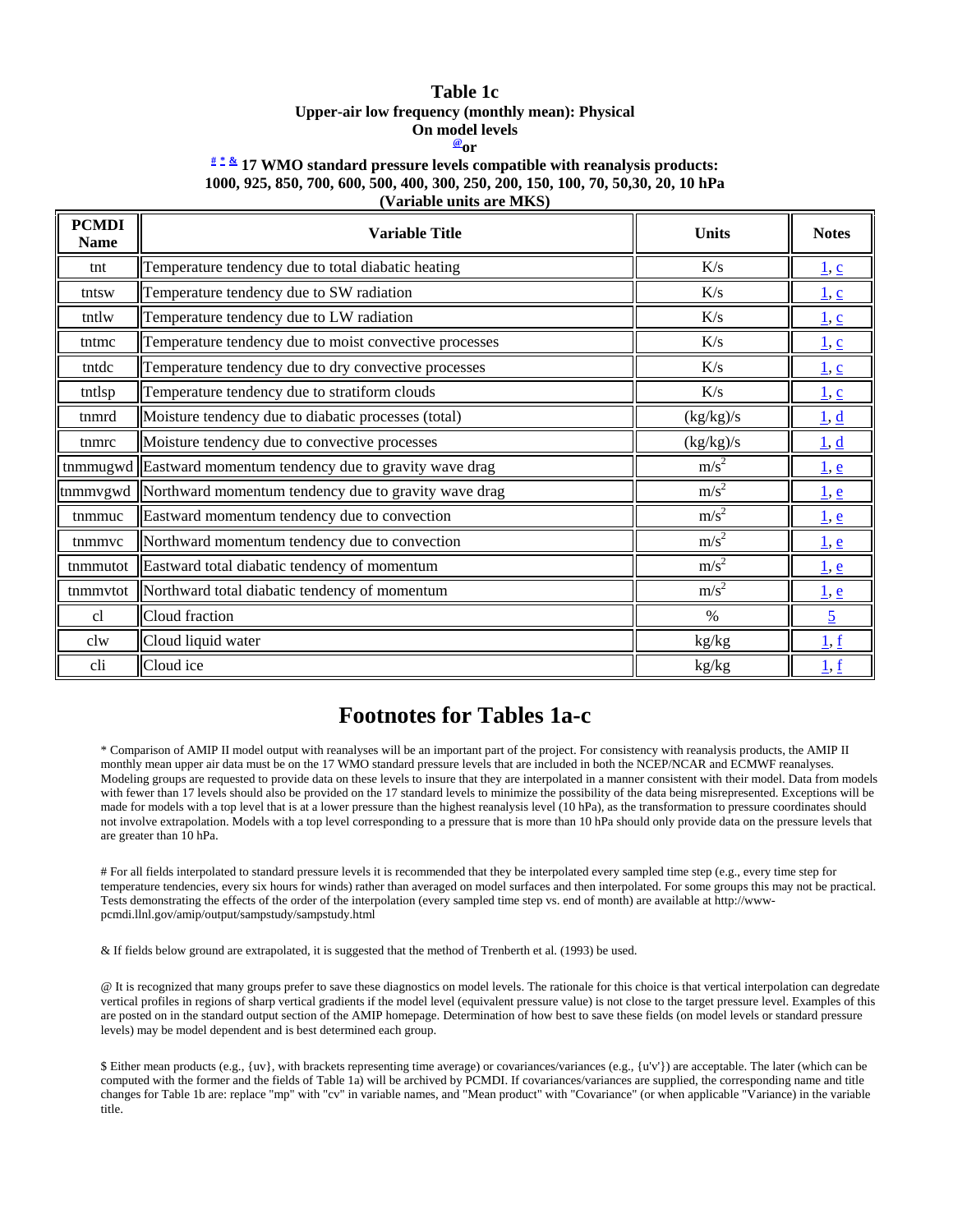| Table 2                                          |  |
|--------------------------------------------------|--|
| Single-level low frequency (monthly mean) output |  |
|                                                  |  |

| <b>PCMDI</b><br>Name | <b>Variable</b>                                                         | Units             | <b>Notes</b>                    |
|----------------------|-------------------------------------------------------------------------|-------------------|---------------------------------|
| ts                   | Ground temperature                                                      | K                 | 1, g                            |
| tas                  | Surface (2m) air temperature                                            | K                 | 2 <sub>h</sub>                  |
| psl                  | Mean-sea-level pressure                                                 | N/m <sup>2</sup>  | 2, i                            |
| ps                   | Surface pressure                                                        | N/m <sup>2</sup>  | $\overline{2}$                  |
| pr                   | Total precipitation rate                                                | $kg/(m^2s)$       |                                 |
| prsn                 | Snowfall rate (water equivalent)                                        | $kg/(m^2s)$       | 1                               |
| prc                  | Convective precipitation rate                                           | $kg/(m^2s)$       |                                 |
| prw                  | Precipitable water                                                      | kg/m <sup>2</sup> |                                 |
| mrfso                | Total soil frozen water content                                         | kg/m <sup>2</sup> |                                 |
| mrsos                | Surface soil water content (upper 0.1m)                                 | kg/m <sup>2</sup> | $1\text{J}$                     |
| mrso                 | Total soil water content                                                | kg/m <sup>2</sup> |                                 |
| mrros                | Surface runoff                                                          | $kg/(m^2s)$       | 1 i                             |
| mrro                 | Total runoff (including drainage)                                       | $kg/(m^2s)$       | 1                               |
| snw                  | Snow depth (water equivalent)                                           | $\text{kg/m}^2$   |                                 |
| snc                  | Snow cover                                                              | %                 | $\overline{5}$                  |
| snm                  | Snow melt                                                               | $kg/(m^2s)$       |                                 |
| sic                  | Sea-ice concentration                                                   | $\%$              | $5 \underline{k}$               |
| uas                  | Surface (10m) eastward wind                                             | m/s               | 2, h                            |
| vas                  | Surface (10m) northward wind                                            | m/s               | $2 \,\mathrm{j}$                |
| huss                 | Surface specific humidity (2m)                                          | kg/kg             | 2 <sub>h</sub>                  |
| hfss                 | Surface sensible heat flux (positive upward)                            | W/m <sup>2</sup>  |                                 |
| hfls                 | Surface latent heat flux (positive upward)                              | $W/m^2$           |                                 |
| evspsbl              | Surface evaporation plus sublimation rate                               | $kg/(m^2s)$       |                                 |
| tauu                 | Eastward surface wind stress (positive for eastward wind)               | N/m <sup>2</sup>  | 1                               |
| tauv                 | Northward surface wind stress (positive for northward wind)             | N/m <sup>2</sup>  |                                 |
| tauugwd              | GWD induced eastward surface wind stress (positive for eastward wind)   | N/m <sup>2</sup>  |                                 |
| tauvgwd              | GWD induced northward surface wind stress (positive for northward wind) | N/m <sup>2</sup>  |                                 |
| rsds                 | Surface incident shortwave radiation (positive downward)                | $W/m^2$           |                                 |
| rsus                 | Surface reflected shortwave radiation (positive downward)               | W/m <sup>2</sup>  |                                 |
| rlds                 | Surface downwelling longwave radiation (positive downward)              | W/m <sup>2</sup>  |                                 |
| rlus                 | Surface upwelling longwave radiation (positive downward)                | W/m <sup>2</sup>  |                                 |
| rsdt                 | TOA incident shortwave radiation (positive downward)                    | $W/m^2$           | 1, 1                            |
| rsut                 | TOA reflected shortwave radiation (positive downward)                   | W/m <sup>2</sup>  | 1,1                             |
| rlut                 | Outgoing longwave radiation (positive downward)                         | $W/m^2$           | 1,1                             |
| rtmt                 | Net radiation at model top (positive downward)                          | W/m <sup>2</sup>  | 1, m                            |
| rsdscs               | Surface incident clear-sky shortwave radiation (method II)              | W/m <sup>2</sup>  | <u>1 n</u>                      |
| rsuscs               | Surface reflected clear-sky shortwave radiation (method II)             | W/m <sup>2</sup>  | 1, n                            |
| rldscs               | Surface downwelling clear-sky longwave radiation (method II)            | W/m <sup>2</sup>  | 1, n                            |
| rlutcs               | TOA clear-sky longwave radiation (method II)                            | W/m <sup>2</sup>  | <u>1, n</u>                     |
| rsutcs               | TOA reflected clear-sky shortwave radiation (method II)                 | W/m <sup>2</sup>  | 1, n                            |
| tasmax               | Daily maximum surface (2m) air temperature                              | K                 | $\overline{4}$ , $\overline{0}$ |
| tasmin               | Daily minimum surface (2m) air temperature                              | K                 | $\frac{4}{9}$                   |
| clt                  | Total cloud amount                                                      | $\%$              | $\overline{2}$                  |
| clwvi                | Vertically integrated cloud water (liquid and solid phase)              | $\text{kg/m}^2$   |                                 |
| clivi                | Vertically integrated cloud ice                                         | $\text{kg/m}^2$   | $\mathbf{1}$                    |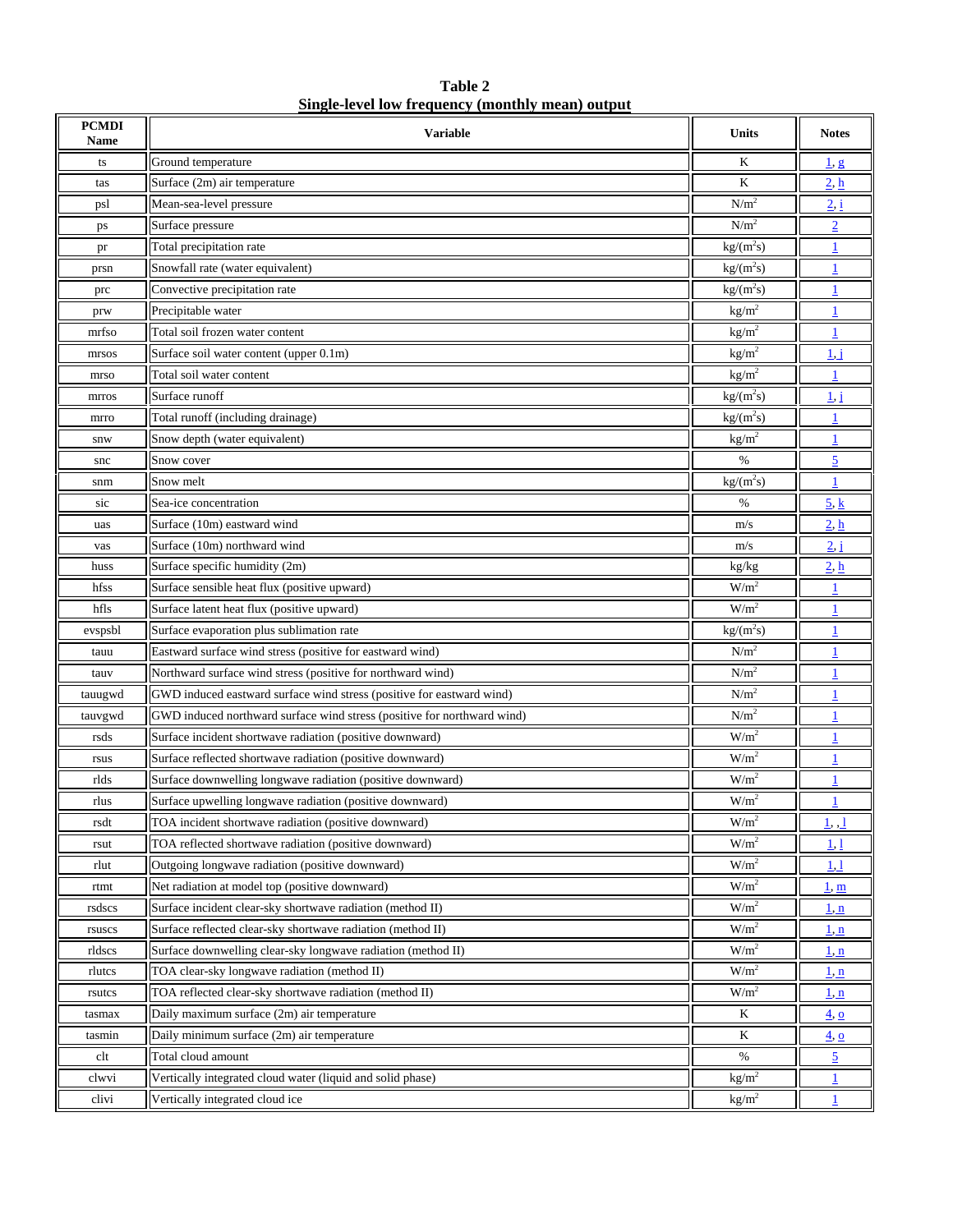#### **Table 3 High-frequency (6-hourly and daily) output (6-hourly data sample 4 times daily: 0, 6, 12, 18Z)**

| <b>PCMDI</b><br><b>Name</b> | <b>Variable</b>                            | <b>Units</b>              | <b>Notes</b> |
|-----------------------------|--------------------------------------------|---------------------------|--------------|
| va                          | Northward wind (850 and 200 hPa): 6-hourly | m/s                       |              |
| ua                          | Eastward wind (850 and 200 hPa): 6-hourly  | m/s                       |              |
| rlut                        | Outgoing longwave radiation: 6-hourly      | W/m <sup>2</sup>          |              |
| pr                          | Total precipitation rate: 6-hourly         | $\text{kg/(m}^2\text{s})$ |              |
| psl                         | Mean-sea-level pressure: 6-hourly          | Pa                        |              |
| tasmax                      | Daily maximum surface (2m) air temperature | K                         |              |
| tasmin                      | Daily minimum surface (2m) air temperature | K                         |              |

## **Table 4 Time Series of daily global averages (area-weighted)**

| <b>PCMDI</b><br><b>Name</b> | <b>Variable</b>                                  | <b>Units</b>              | <b>Notes</b> |
|-----------------------------|--------------------------------------------------|---------------------------|--------------|
| rmt                         | Net radiation at model top (positive downward)   | $W/m^2$                   | <u>l, m</u>  |
| hfns                        | Net downward energy flux at surface              | $W/m^2$                   |              |
| enek                        | Total kinetic energy (per unit area)             | J/m <sup>2</sup>          |              |
| moa                         | Total relative angular momentum (per unit area)  | kg/s                      |              |
| torts                       | Total surface torque (including mountain torque) | N/m                       |              |
| ta                          | Temperature (mass-weighted vertically average)   | K                         |              |
| ps                          | Surface pressure                                 | Pa                        |              |
| evsps                       | Evaporation and sublimation (per unit area)      | $\text{kg/(m}^2\text{s})$ |              |
| snc                         | Snow-covered area                                | $\%$                      |              |
| snd                         | Snow depth (water equivalent)                    | $\text{kg/m}^2$           |              |
| tso                         | SST over open (ice-free) ocean                   | K                         |              |

#### **Table 5 Fixed geographical fields**

| <b>PCMDI</b><br><b>Name</b> | <b>Variable</b>                                                  | <b>Units</b>    | <b>Notes</b>                   |
|-----------------------------|------------------------------------------------------------------|-----------------|--------------------------------|
| orog                        | Model topography                                                 | m               | $\underline{6}, \underline{p}$ |
| sftlf                       | Land fraction (expressed as percent)                             | %               | <u>6, k</u>                    |
| sftgif                      | Glacier fraction (expressed as percent)                          | %               | $\underline{6, k}$             |
| mrsofc                      | Total soil moisture field capacity                               | $kg/m^2$        |                                |
| mrsofcs                     | Surface soil moisture field capacity (upper 0.1 m)               | $\text{kg/m}^2$ |                                |
| $\text{tro3}$               | <b>Ozone climatology</b> (zonal average -pressure cross section) | ppmy            |                                |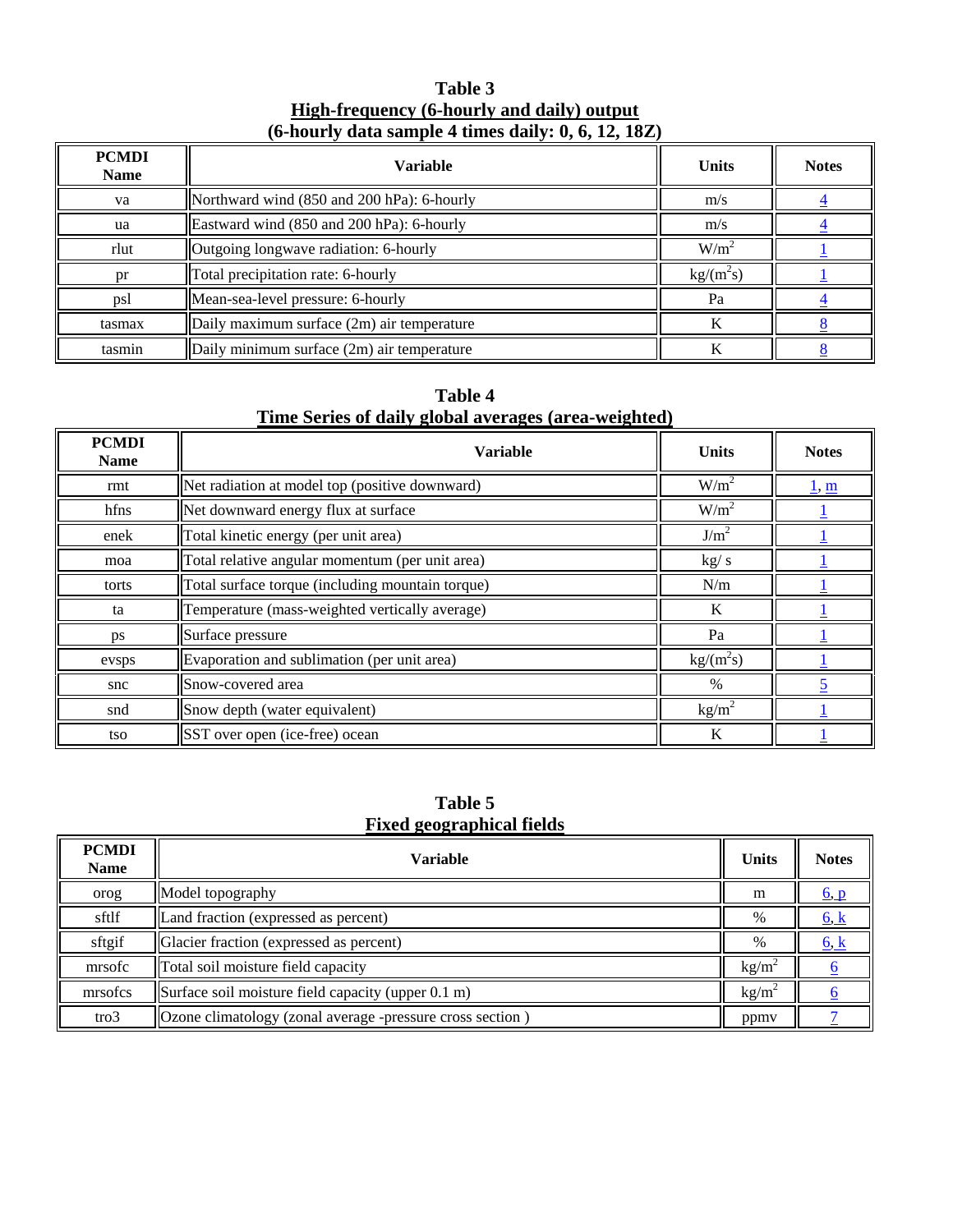#### **Table 6 (optional) Supplementary Output High frequency (6-hourly)**

| <b>PCMDI</b><br><b>Name</b> | <b>Variable</b>                                             | <b>Units</b>              | <b>Notes</b>                    |
|-----------------------------|-------------------------------------------------------------|---------------------------|---------------------------------|
| ta                          | Air temperature (850, 500, 50 hPa)                          | K                         | $\overline{4}$                  |
| zg                          | Geopotential height (500 hPa)                               | m                         | $\overline{4}$                  |
| hus                         | Specific humidity (850, 500 hPa)                            | kg/kg                     | $\overline{4}$                  |
| uas                         | Surface (10m) eastward wind                                 | m/s                       | $\underline{4}, \underline{h}$  |
| vas                         | Surface (10m) northward wind                                | m/s                       | $\overline{4}$ , $\overline{h}$ |
| tas                         | Surface (2m) temperature                                    | K                         | $\underline{4}, \underline{h}$  |
| huss                        | Surface specific humidity (2m)                              | kg/kg                     | $\underline{4}, \underline{h}$  |
| wap                         | Vertical motion (500 hPa)                                   | Pa/s                      | $\overline{4}$                  |
| va                          | Northward wind (50 hPa)                                     | m/s                       | $\overline{4}$                  |
| ua                          | Eastward wind (50 hPa)                                      | m/s                       | $\overline{4}$                  |
| ps                          | Surface pressure                                            | Pa                        | $\overline{4}$                  |
| clt                         | Total cloud cover                                           | %                         | $\overline{5}$                  |
| tauu                        | Eastward surface wind stress (positive for eastward wind)   | N/m <sup>2</sup>          |                                 |
| tauv                        | Northward surface wind stress (positive for northward wind) | $N/m^2$                   |                                 |
| prw                         | Precipitable water                                          | $\text{kg/m}^2$           |                                 |
| hfss                        | Surface sensible heat flux (positive upward)                | $W/m^2$                   |                                 |
| hfls                        | Surface latent heat flux (positive upward)                  | $W/m^2$                   |                                 |
| mrro                        | Total runoff (including drainage)                           | $\text{kg/(m}^2\text{s})$ |                                 |
| mrso                        | Total soil water content                                    | $\text{kg/m}^2$           | 1                               |
| snw                         | Snow depth (water equivalent)                               | $\text{kg/m}^2$           | 1                               |
| rsds                        | Surface incident shortwave radiation                        | $W/m^2$                   |                                 |
| rsus                        | Surface reflected shortwave radiation                       | W/m <sup>2</sup>          |                                 |
| rlds                        | Surface downwelling longwave radiation                      | W/m <sup>2</sup>          |                                 |
| rlus                        | Surface upwelling longwave radiation                        | $\overline{W/m^2}$        |                                 |
| rsdt                        | TOA incident shortwave radiation                            | $W/m^2$                   |                                 |
| rsut                        | TOA reflected shortwave radiation                           | $W/m^2$                   |                                 |
| vorpot                      | Potential vorticity 350, 380, 405K                          | 1/(Pas)                   | $\overline{4}, \overline{q}$    |
| zblh                        | Planetary boundary layer height                             | m                         | 2, r                            |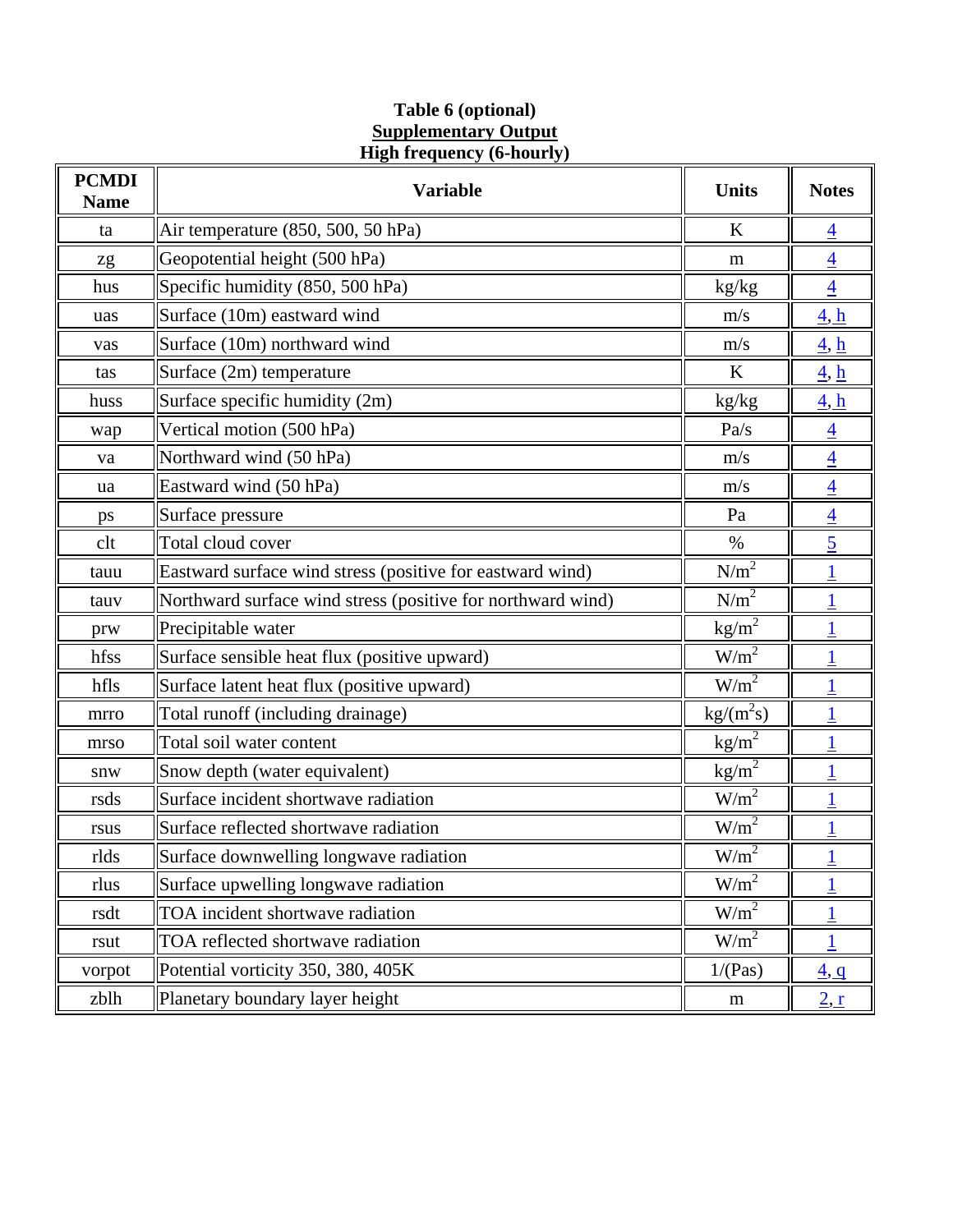#### **Notes\_for\_Tables 1-6**  *Recommended sampling*

- 1 Averages computed to most accurately represent true simulation average (i.e., based on every time step)
- 2 Averages based on instantaneous samples at 0, 6, 12 and 18Z.
- 3 Mean products are the monthly means  $\{xy\} = \{x\} * \{y\} + \{x'y'\}$  where $\{xy\}$  is the monthly mean of the product of 6-hour (0,6,12,18Z) insta samples. If calculations are done in pressure coordinates they will be more consistent with reanalysis products.
- 4 Instantaneous values.
- 5 Accumulated time average of the fraction of the grid cell covered, expressed as percent.
- 6 Time independent, but two-dimensional in space (longitude x latitude).
- 7 Monthly mean latitude-height (pressure) climatology.
- 8 Daily quantity, based on all model time steps

#### *Recommended calculations*

- a Fraction of time that a pressure surface is below ground: recommended method of calculation is outlined in Boer (1985).
- b Mean products -
- c Temperature tendencies Total diabatic temperature tendency: temperature tendency due to radiation, shallow and deep convection, large scale precipitation, dry convective adjustment and vertical diffusion. Temperature tendency due to moist convection: for deep and shallow convection and including latent heat release, sub-gridscale vertical heat transport, and the tendencies due to the evaporation and phase change of falling precipitation. Temperature tendency due to dry convection: This should include the tendencies from dry convective adjustment only. Some models may not treat this explicitly. Temperature tendency due to large scale/stratiform precipitation: This should include the tendency associated with evaporation and phase change of falling precipitation.
- d Moisture tendencies Total moisture tendency: Include the total change in moisture due to diabatic processes. It should include shallow and deep convection, large scale precipitation, vertical diffusion, and the tendency due the evaporation of falling precipitation.
- e Momentum tendencies Both momentum tendency due to gravity wave drag and that due to convective processes should be scaler quantities representing the magnitude of both eastward and westward componenents [e.g., (tnmmcu\*\*2 +  $t$ nmmcv\*\*2)\*\*0.5].
- f Cloud liquid water and ice: grid-cell average mixing ratios.
- g Ground temperature: this is the prescribed SST over ocean. Over land, the surface effective radiating temperature (as "seen" by the atmosphere) should be reported.
- h Surface-air variables: calculations should be consistent with Hess et al. (1995).
- i Mean-sea-level pressure: use corrected ECMWF algorithm (Trenberth et al., 1993).
- j Land surface variables: for surface water content, integrate from surface down to 0.1 m of the soil. Surface runoff should include that portion of rainfall and snowmelt that does not infiltrate the soil.
- k Sea-ice concentration, land and glacier masks: those models that do not include fraction grid-cell coverage should report values as 0 (e.g., 0% sea-ice) or 100 (e.g., 100% sea-ice).
- l Top-of-atmosphere radiation fields: true "top-of-the-atmosphere" fluxes appropriate for comparison with satellite measurements (cf. model top calculations).
- m Model top calculations: should be based on the radiation calculations at the top of the dynamically active model (cf. top-ofatmosphere calculations).
- n Cloud-radiative forcing calculations: calculations consistent with Potter et al. (1992).
- o Maximum/minimum temperatures: monthly means of daily extremes, based on all timesteps.
- p Model topography: this should be the same as that which is used in the model. In AMIP I, some groups provided cosmetically altered topography.
- q Potential vorticity: recommended method of calculation is outlined in Hoskins et al. (1985).
- r Planetary boundary layer height: some suggestions are provided in Holtslag and Boville (1993), Beljaars et al. (1993), and Vogelezang and Holtslag (1996).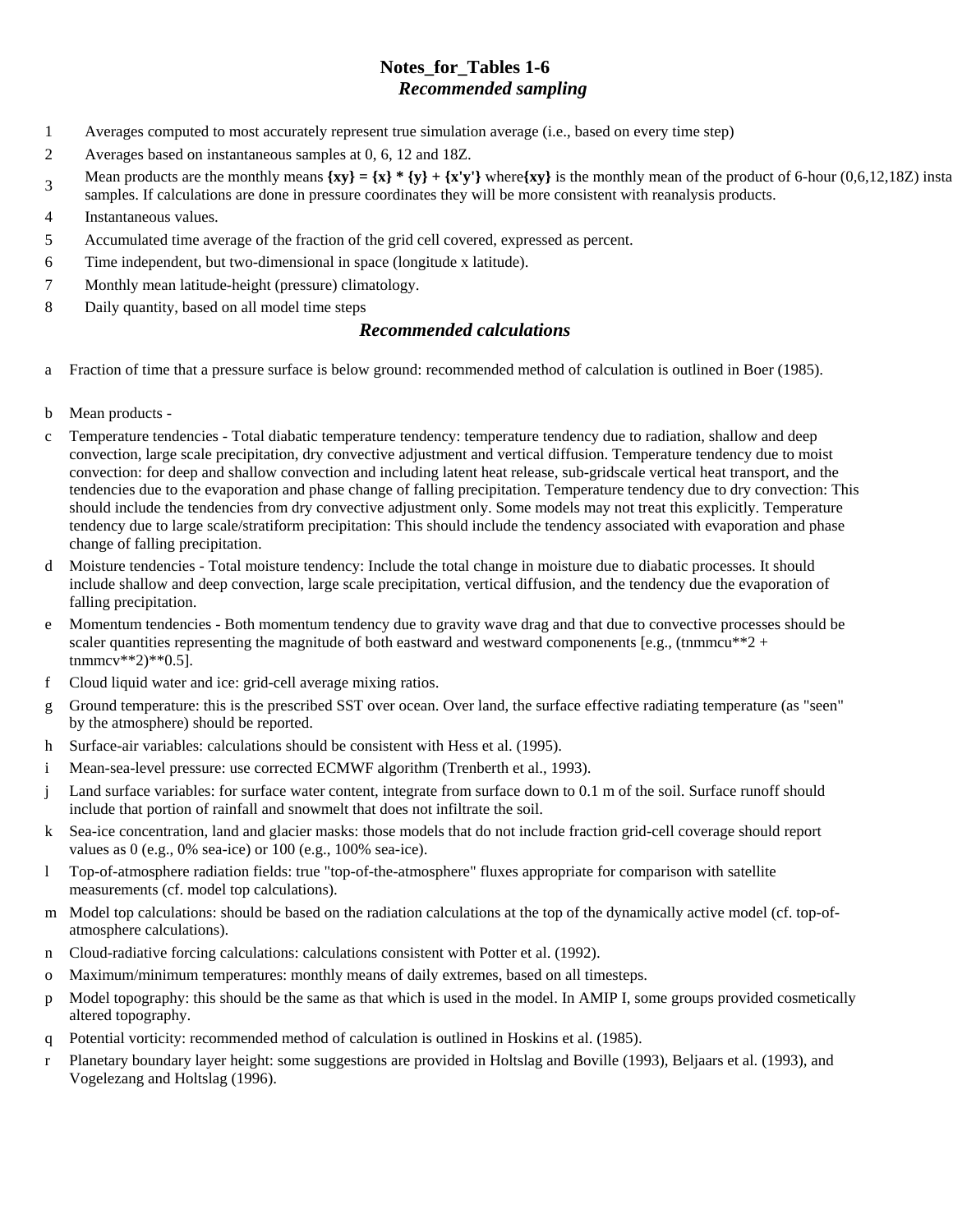# **References**

Boer, G.J., 1985: A comparison of mass and energy budgets from two FGGE datasets and a GCM. Mon. Wea. Rev., 114, 885-902.

Beljaars, A.C.M, and Betts, A.K.: Validation of the boundary layer representation in the ECMWF model. The proceedings of Validation of Models over Europe, Vol. II, 7-11 September 1992, European Centre for Medium-Range Weather Forecasts, Shinfield Park, Reading RG2 9AX, UK

Hess, G. D., R. A. Colman and B. J. McAvaney, 1995: On computing screen temperatures, humidities and anemometer-height winds in large-scale models. Aust. Met. Mag., 44, 139-145. Available upon request from the AMIP Project Office.

Holtslag, A., A., and B.A. Boville, 1993: Local versus nonlocal boundary-layer diffusion in a global climate model. J. Clim., 6, 1825-1842.

Hoskins, B. J., M. E. McIntyre and A. W. Roberson, 1985: On the use and significance of isentropic potential vorticity maps. Quart. J. R. Met. Soc, 111, 877-946.

Potter, G. L., J. M. Slingo, J.-J. Morcrette and L. Corsetti, 1992: A modeling perspective on cloud radiative forcing. J. Geophys. Res, 97, 20,507-20,518.

Trenberth, K. E., J. C. Berry and L. E. Buja, 1993: Vertical interpolation and truncation of modelcoordinate data. NCAR Technical Note NCAR/TN-396+STR, 54 pp. Available on request from the AMIP Project Office.

Vogelezang, D., and Holtslag, A., 1997: Evaluation and model impacts of alternative boundary-layer height formulations, Boundary-Layer. Meterol. (in press).